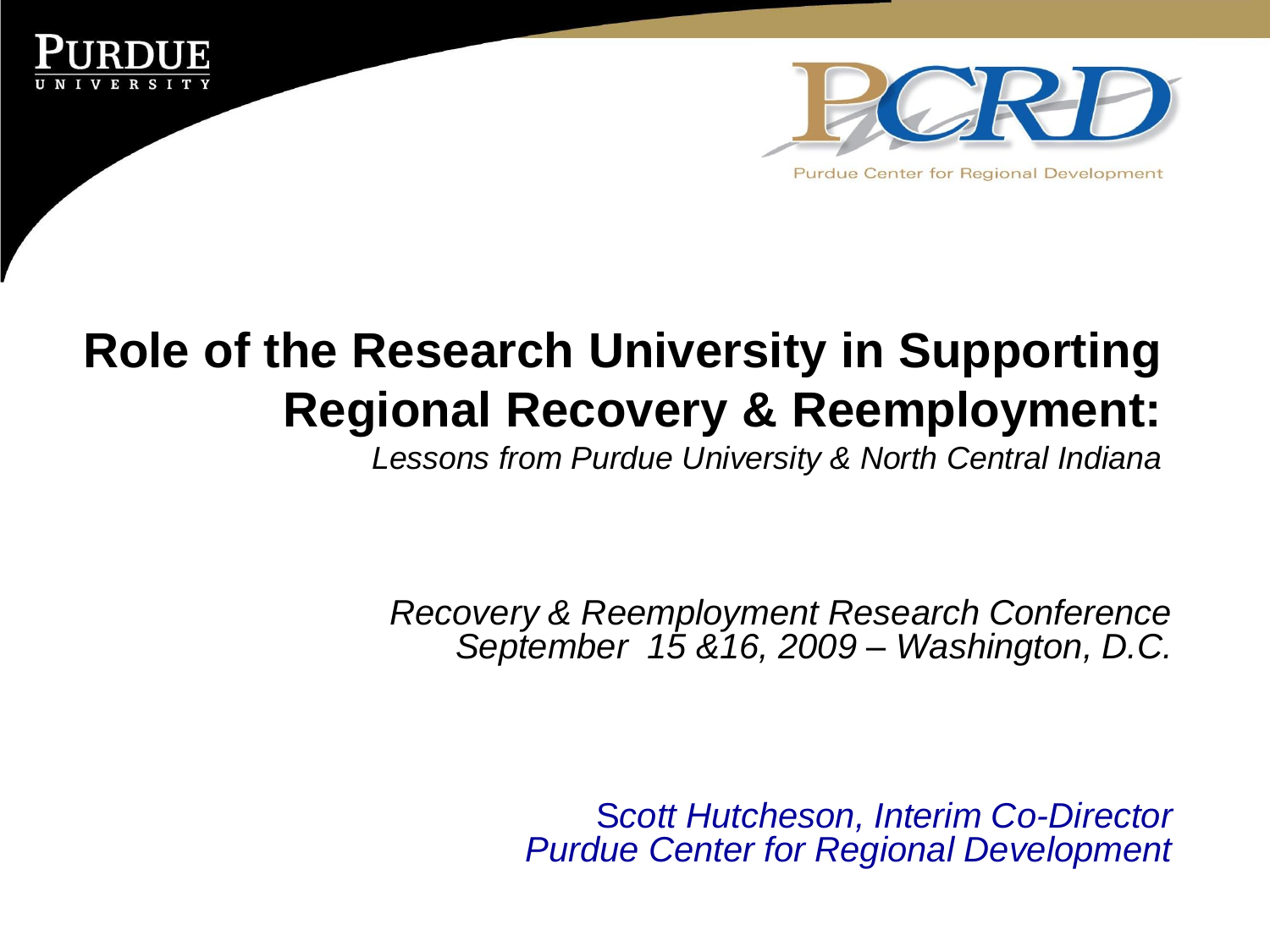



## **Background: Purdue & NC Indiana WIRED**

- **Purdue University (Indiana's land grant university)**
	- A mission that includes learning, discovery, and *delivery*
	- 69,000 students
	- "Research 1" Institution
	- Top rankings in engineering, business, agriculture
- **\$15 million investment from DOLETA in 2006 (Gen1)** 
	- Only WIRED initiative led by a university

#### • **Four Key Strategies**

- 1. Developing 21st Century talent
- 2. Creating globally competitive industry clusters
- 3. Building a regional support system for entrepreneurship
- 4. Weaving a supportive regional civic infrastructure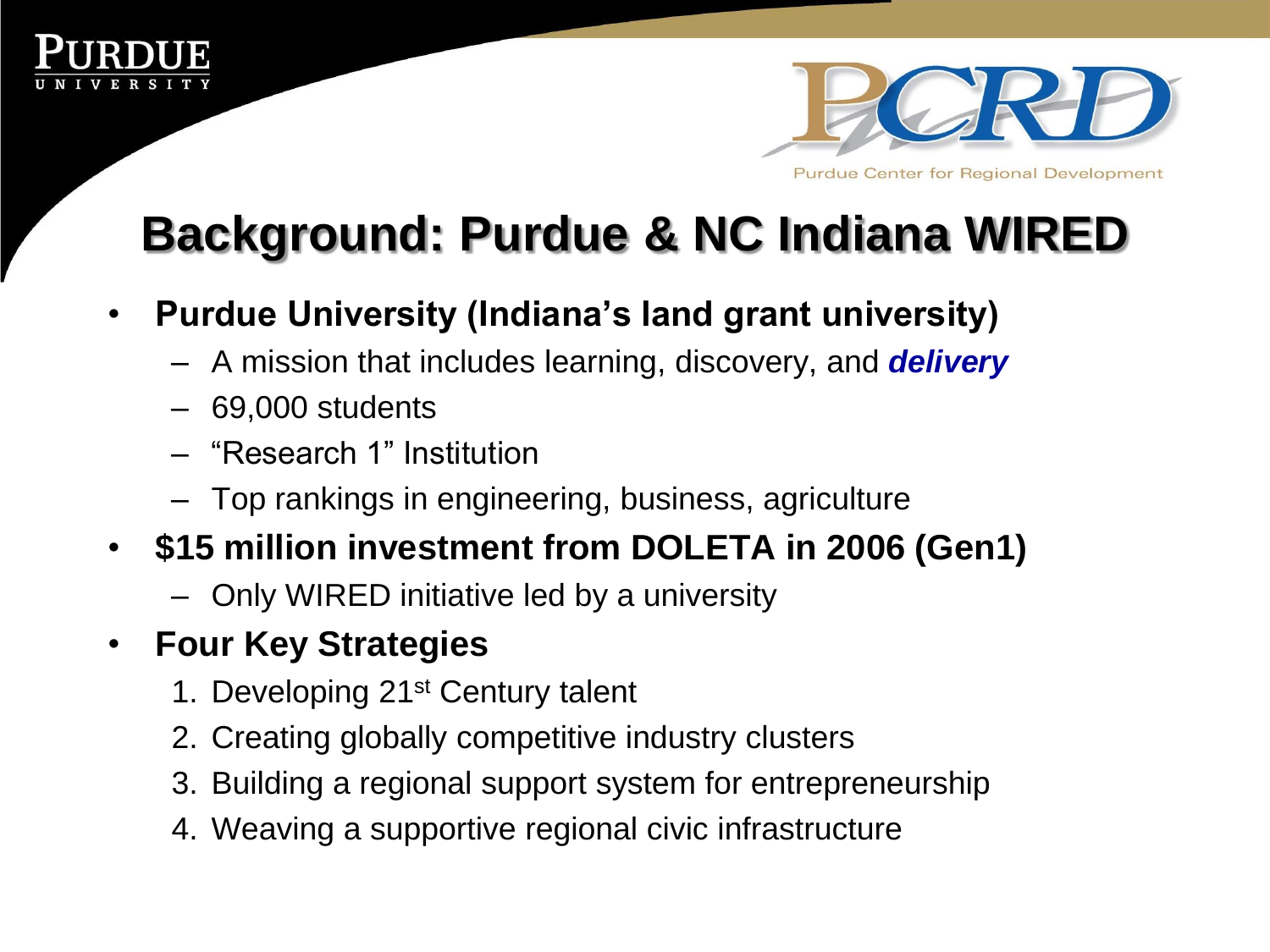



## **Background: Purdue & NC Indiana WIRED**

- **70+ partners/subcontractors**
- **Traditional Metrics as of June 30, 2009** 
	- 15,000 trained (incumbent & unemployed)
	- 1,200 degrees/certifications
	- 3,000 unemployed placed in jobs
- **Non-Traditional Metrics as of June 30, 2009** 
	- \$2.1 million industry cost savings
	- \$4 million in sales retained
	- \$1.2 million in sales growth
	- 645 new top-line growth ideas generated
	- 19 new business plans developed
	- 8 new products/services launched
	- 2 new business launched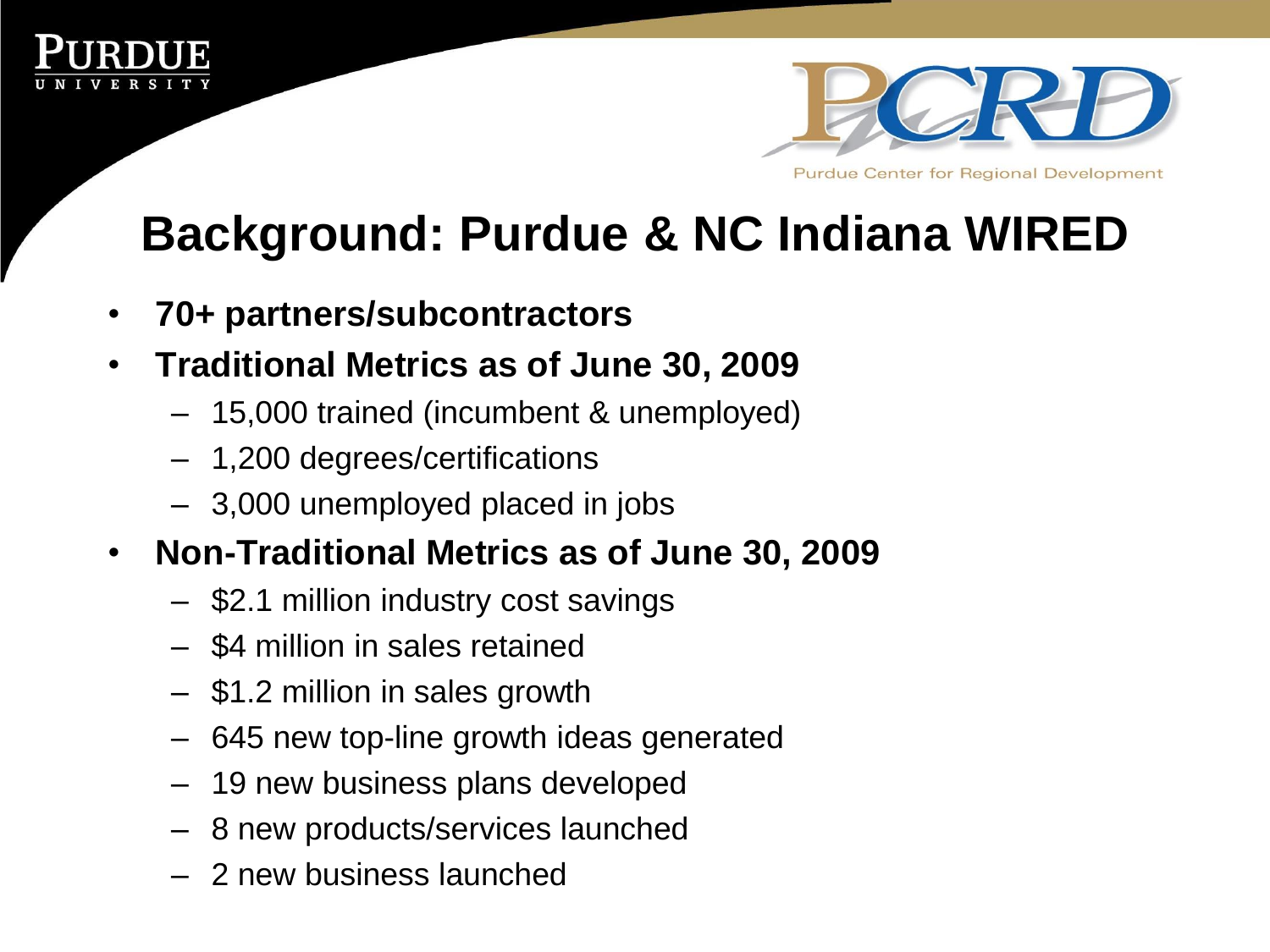



#### **The Industry Clusters Approach**

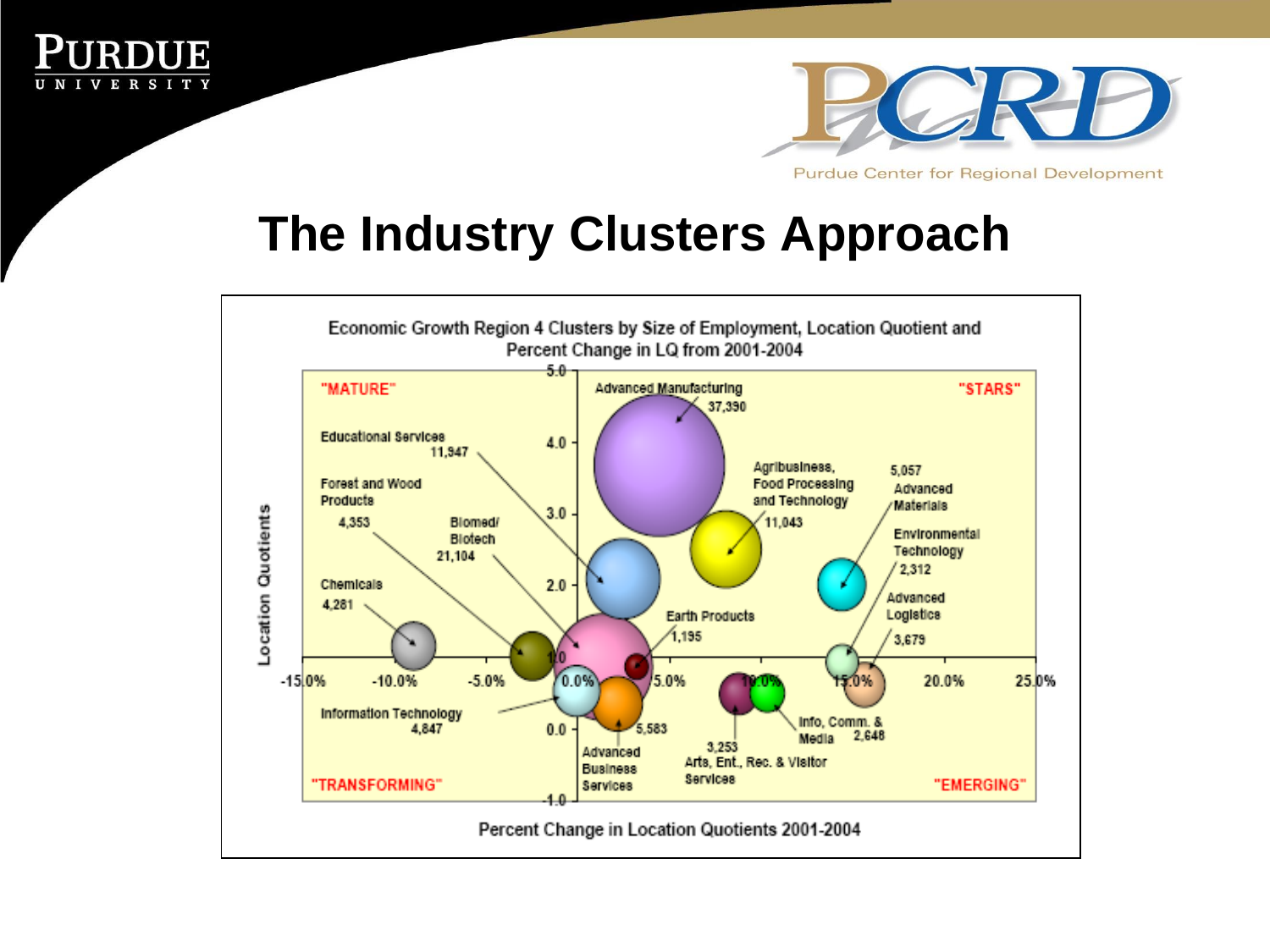



# **Linking & Leveraging Industry Cluster Assets**

- Move university innovations into the region's "star" industries
	- Identify strongest regional clusters
	- Identify relevant university innovations
	- Recruit pilot Industries
- Use an *Enterprise Wide* approach to move innovations into industry through:
	- Tech transfer
	- Technical assistance
	- Skill development at all levels

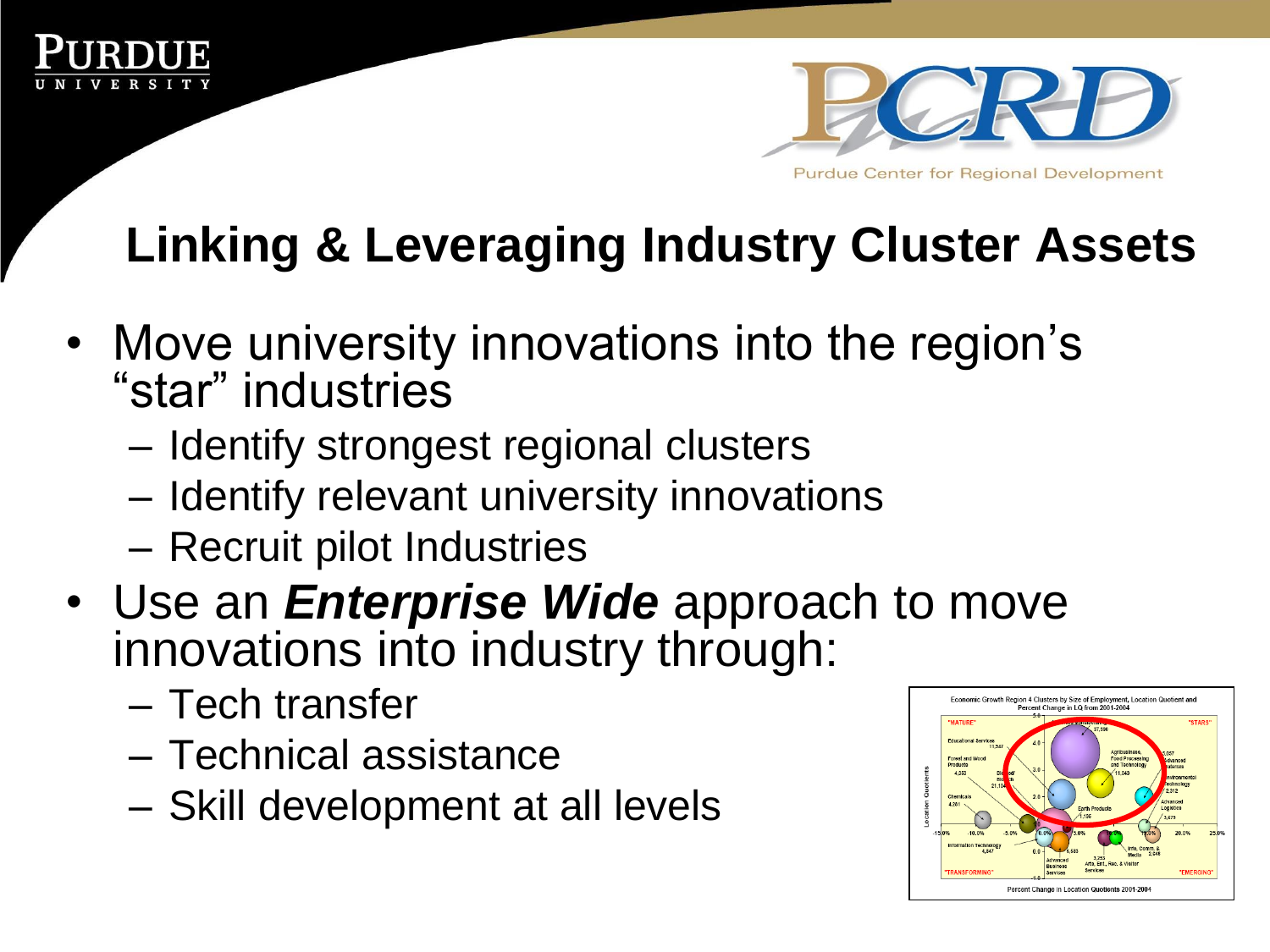



### **Tools: Industry Clusters Analysis**

*Database, analytical tools, and processes to help regions assess their economic competitiveness and create strategies for growth and development* 

<http://www.ibrc.indiana.edu/innovation/>





Developed by the Purdue Center for Regional Development & Indiana Business Research Center with funding from the U.S. Economic Development Administration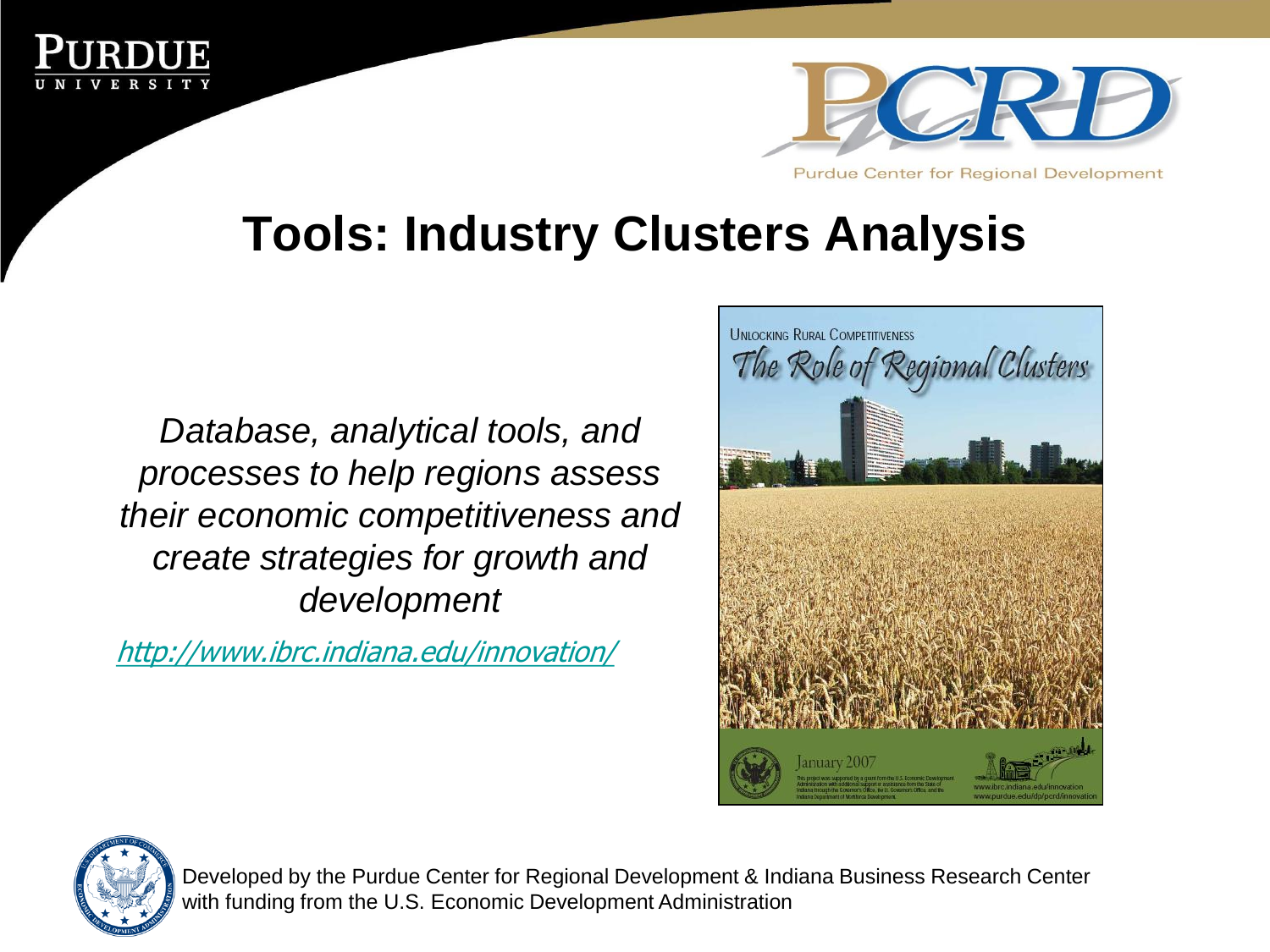



## **Example: Nano-structured Coatings**

- Match a industry need (i.e., increased competitiveness of tool and die shops) with a university innovation (nano-structured coatings)
- Integrate the innovation into the industry
	- Tech Transfer
	- Technical Assistance
	- Skill Development *Nano-structured Coatings Technologist*
- Integrate into the community college tool-and- die program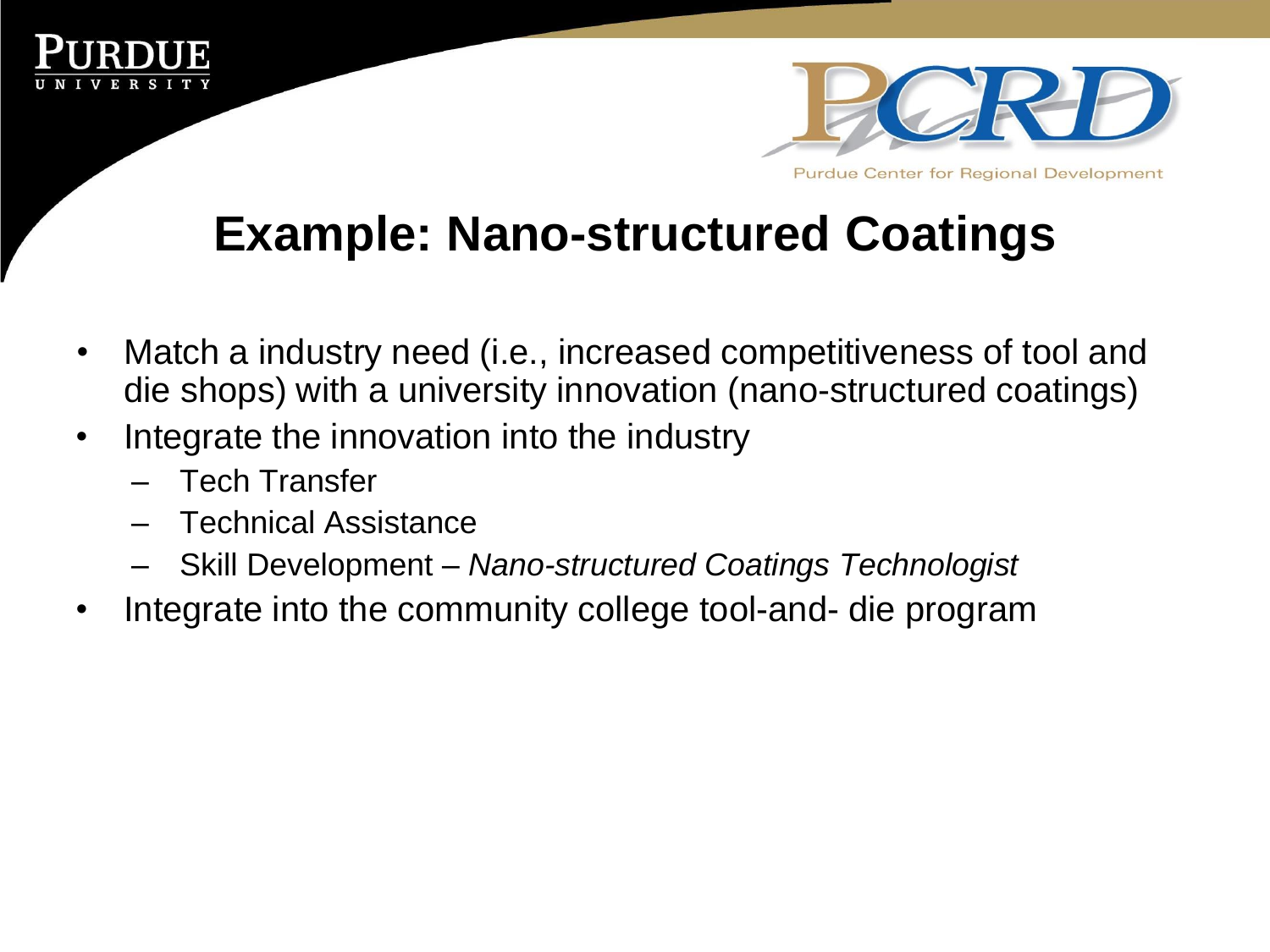



#### **The Occupational Clusters Approach**

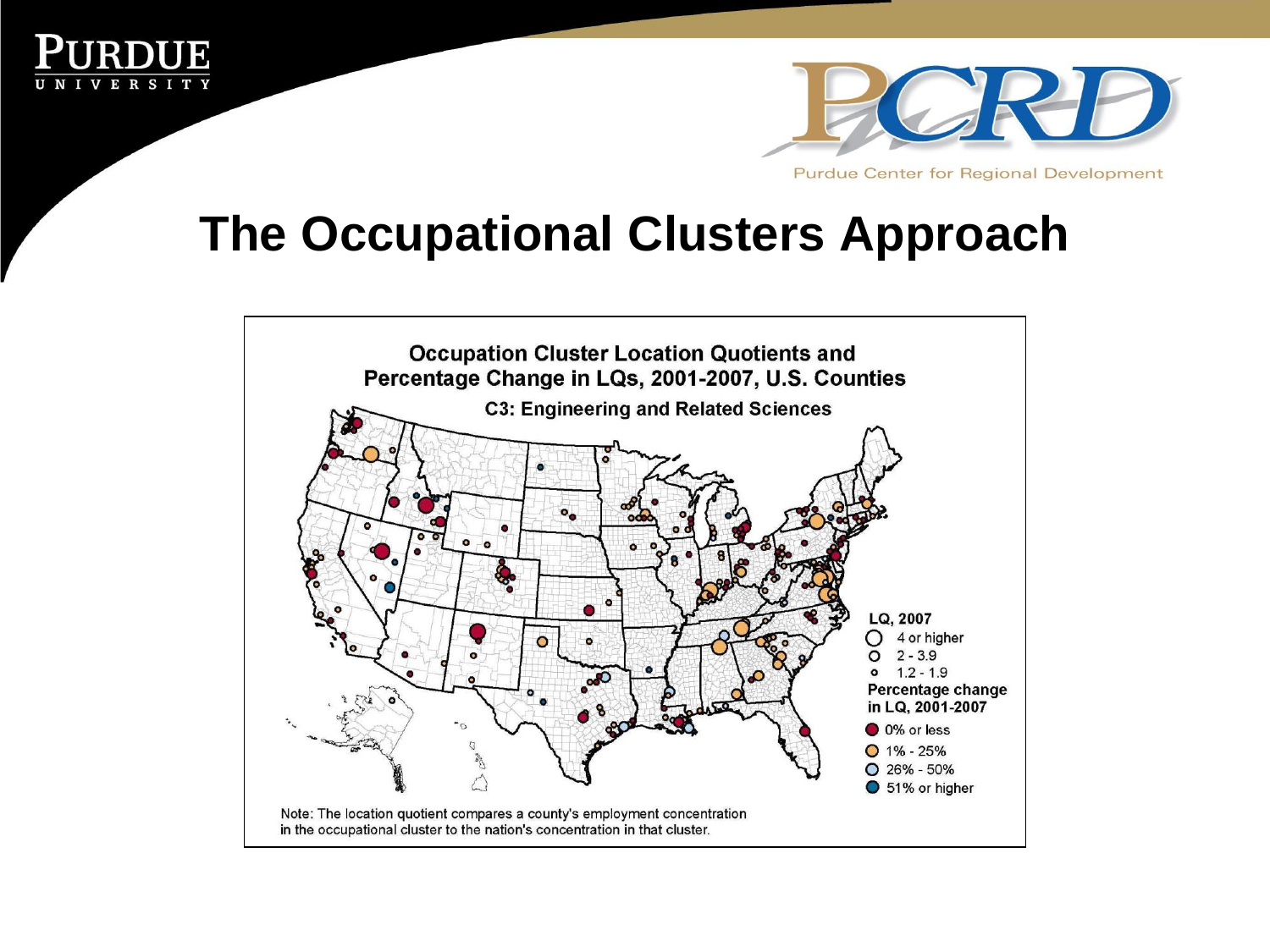



### **Tools: Occupational Cluster Analysis**



Analytic tools to explore employment size, growth, location quotient, and shift share for 15 knowledge-based occupation clusters. These tools help regional leaders understand their workforce and educational situation in order to bridge the gap between workforce and economic development. It is also useful to diagnose how well-positioned the region is to participate effectively in a knowledge-based innovation economy.

[h](http://www.statsamerica.org/innovation/)[ttp://www.statsamerica.org/innovation/](http://www.statsamerica.org/innovation/)



Developed by the Purdue Center for Regional Development & Indiana Business Research Center with funding from the U.S. Economic Development Administration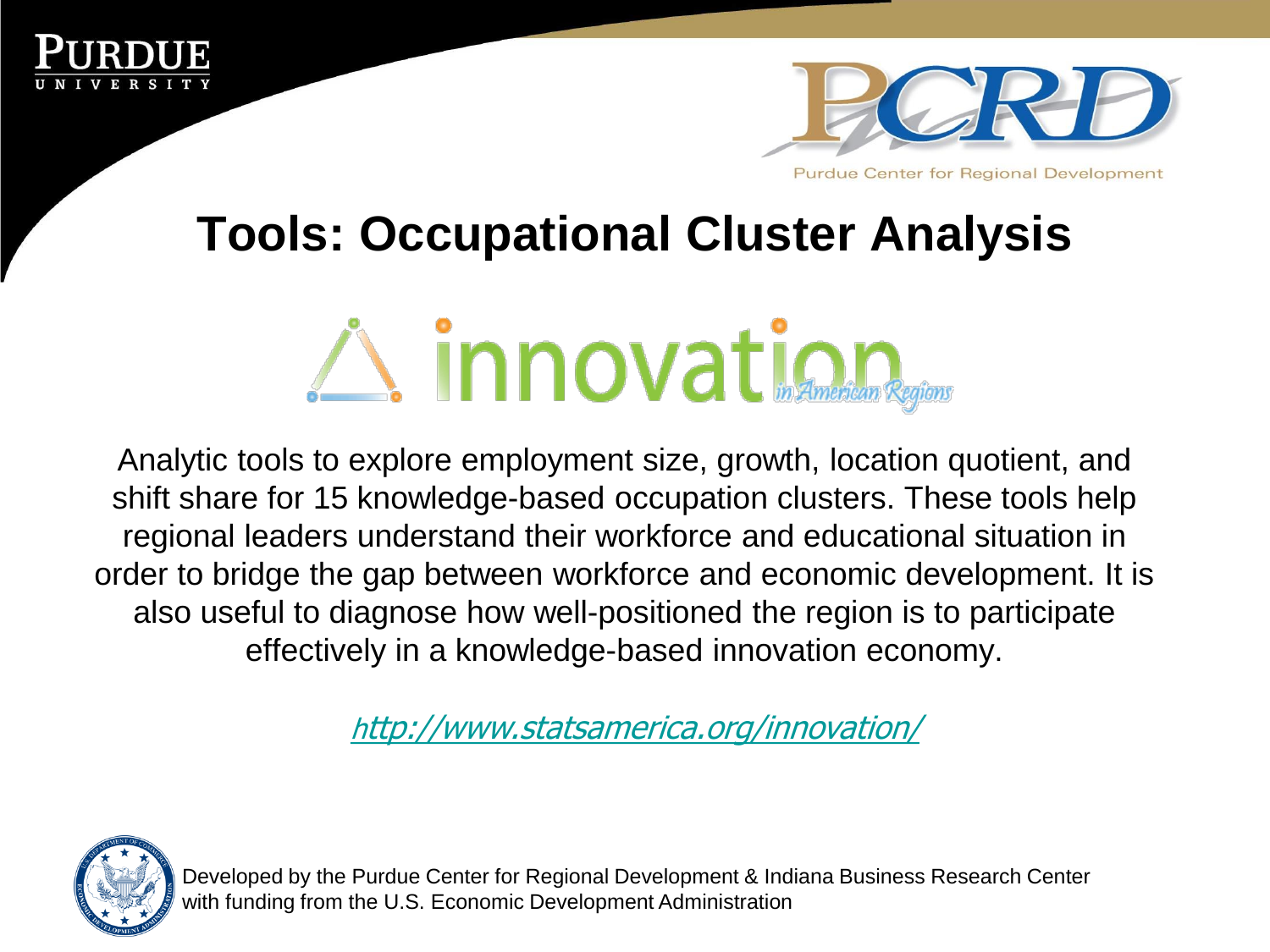



## **Example: Skills for the Green Energy Sector**

- Large numbers of workers in both the mechanical technology and electrical technology occupational clusters have been laid off in North Central Indiana.
- Emerging green energy technologies (i.e., hybrid vehicle production) requires workers that know *BOTH* electronics and mechanics.
- Training programs are implemented to fill the skill gaps of both groups.
- New electromechanical occupational cluster can help attract new investment.